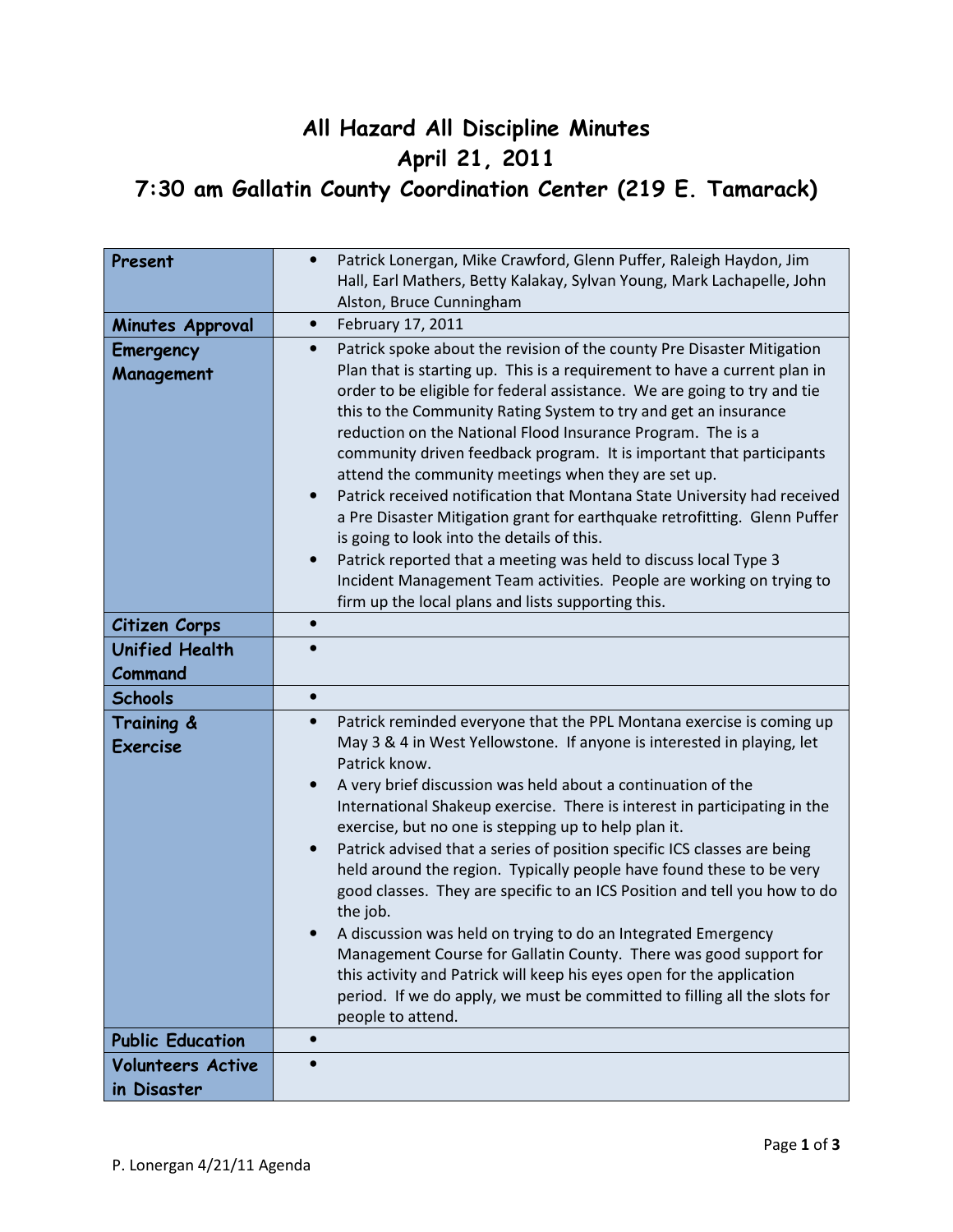| <b>Communications</b> |                                                                                                                                          |
|-----------------------|------------------------------------------------------------------------------------------------------------------------------------------|
| Other                 | Mike Crawford let everyone know that ConocoPhillips will be<br>conducting and exercise on June $6th$ and $7th$ in Bozeman at the Holiday |
|                       | Inn. Anyone interested in attending is welcome.                                                                                          |
|                       | Mark Lachapelle reported that MSU has been working on fire code                                                                          |
|                       | enforcement in the fraternities and sororities.                                                                                          |
| Next meeting          | May 19, 2011 @ 7:30 am - Gallatin County Coordination Center                                                                             |